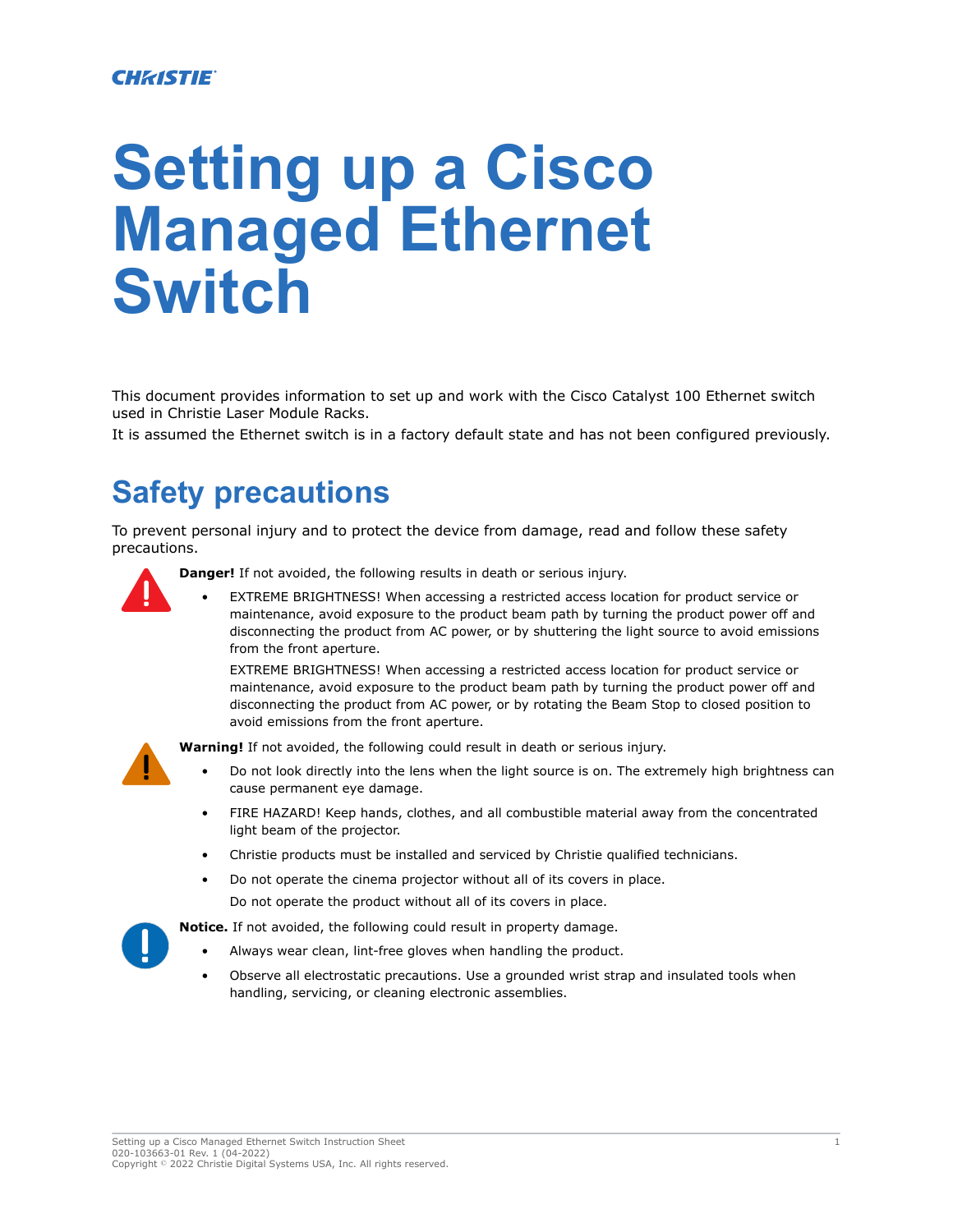### **Hardware and software requirements**

The following hardware and software are required to configure the Cisco Ethernet switch.

- PC
- Cisco serial console cable (mini-B USB)
- Tera Term Telnet client program

Obtain the Ethernet Configuration Switch software (P/N: 001-114966-XX)

## **Loading the laser switch configuration file**

Follow these instructions to prepare the Ethernet switch for use with the Laser Module Racks.

Do not connect any other devices to the Ethernet switch when loading the laser switch configuration file.

1. Connect a serial console cable between the Ethernet switch and the computer.

2. Set the terminal program serial port settings to the following:

- 9600 baud
- 8 bits
- One stop bit
- No parity
- No flow control
- 3. Set the line delay to 100ms.
- 4. Open a terminal window.
- 5. Power up the Ethernet switch and let it complete the Power On Self-Test (POST), which can take several minutes.
- 6. At the Enter initial configuration prompt, type no.
- 7. At the Switch  $>$  prompt, type enable.

If other prompts appear or you are asked for a password, this means the Ethernet switch has been previously configured. Refer to *[Resetting the Ethernet switch to factory defaults](#page-2-0)* (on page 3).

8. At the Switch# prompt, type config terminal.

The Ethernet switch responds with the message Enter configuration commands, one per line. End with CNTL/Z.

- 9. From the Christie website, download and extract the Ethernet Configuration Switch software (P/N: 001-114966-XX).
- 10. Open the extracted text file in any text editor.
- 11. Select and copy (CTRL-A, CTRL-C) all the contents of the text file.
- 12. Paste the contents of the text file into the terminal program.
- 13. Wait until the configuration file is completely loaded and the LaserSwitch# prompt appears, which can take a few seconds.
- 14. At the LaserSwitch# prompt, type copy running-config startup-config.